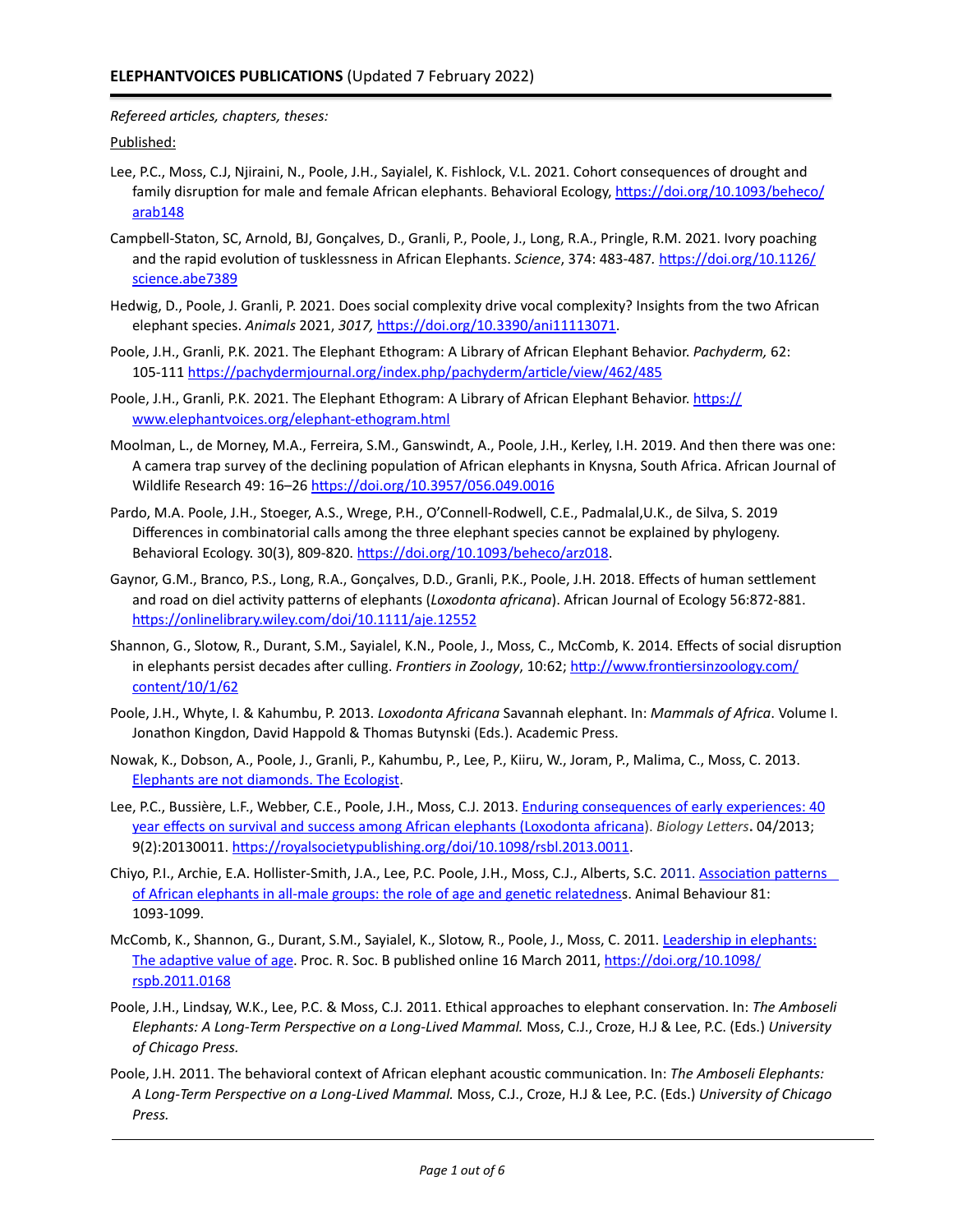- Poole, J.H. and Granli, P.K. 2011. Signals, gestures and behaviors of African elephants. In: The Amboseli Elephants: *A Long-Term Perspective on a Long-Lived. Mammal.* Moss, C.J., Croze, H.J & Lee, P.C. (Eds.) *University of Chicago Press.*
- Poole, J.H., Lee, P.C., Njiraini, N. & Moss, C.J. 2011. Longevity, competition and musth: A long-term perspective on male reproductive strategies. In: The Amboseli Elephants: A Long-Term Perspective on a Long-Lived Mammal. Moss, C.J., Croze, H.J & Lee, P.C. (Eds.) University of Chicago Press.
- Lee, P.C., Poole, J.H., Njiraini, N. & Moss, C.J. 2011. Male social dynamics: Independence and beyond. In: The Amboseli Elephants: A Long-Term Perspective on a Long-Lived Mammal. Moss, C.J., Croze, H.J & Lee, P.C. (Eds.) *University of Chicago Press.*
- Mutinda, H.S., Poole, J.H., Moss, C. J. 2011. Decision-making and leadership in using the ecosystem. In: The Amboseli Elephants: A Long-Term Perspective on a Long-Lived Mammal Moss, C.J., Croze, H.J & Lee, P.C. (Eds.) *University of Chicago Press.*
- Wasser, S., Poole, J., Lee, P., Lindsay, K. Dobson, A., Hart, J., Douglas-Hamilton, I., Wittemyer, G., Granli, P., Morgan, B., Gunn, J., Alberts, S., Beyers, R., Chiyo, P., Croze, H., Estes, R., Gobush, K., Joram, P., Kikoti, A., Kingdon, J., King, L., Macdonald, D., Moss, C., Mutayoba, B., Njumbi, S., Omondi, P., Nowak, K. 2010. Elephants, Ivory, and Trade. Policy Forum, Science. 327: 1331-1332.
- Bates, L.A., Handford, R., Lee, P.C., Njiraini, N., Poole, J.H., Sayialel, K., Sayialel, S., Moss, C.J., Bates, R. W. 2010. Why do African elephants (Loxodonta Africana) simulate oestrus? An analysis of longitudinal data. PLoS ONE [www.plosone.org;](http://www.plosone.org) 5:4: e10052 p. 1-6.
- Archie, E.A., Henry, T., Maldonado, J.E., Moss, C.J., Poole, J.H., Pearson, V.R., Murray, S., Alberts, S.C., Fleischer, R.C., 2010. Major histocompatibility complex variation and evolution at a single, expressed DQA locus in two genera of elephants. *Immunogenetics*: **DOI 10. 1007/s00251-009-0413-8.**
- Poole, J. and Granli, P. 2008. Mind and Movement: Meeting the Interests of Elephants. In: An Elephant in the Room: The Science and Well Being of Elephants in Captivity. Eds. D. L. Forthman, L. F. Kane and P. Waldau. North Grafton MA: Tufts University Cummings School of Veterinary Medicine's Center for Animals and Public Policy.
- Poole, J.H. and Moss, C. J. 2008. Elephant sociality and complexity: The scientific evidence. In: *Elephants and Ethics:* Toward a morality of Co-existence. C. Wemmer & K. Christen (Eds.). Johns Hopkins University Press.
- Archie, E.A., Maldonado, J.E., Hollister-Smith, J.A., Poole, J.H., Lee, P.C., Moss, C.J., Fleischer, R.C., Alberts, S.C. 2008. Fine-scaled population genetic structure in a fission-fusion society. *Molecular Ecology* 17: 2666-2679.
- Bates, L.A., Lee, P.C., Njiraini, N., Poole, J.H., Sayialel, K., Sayialel, S., Moss, C.J. Byrne, R.W. 2008. Do elephants show [Empathy?](https://www.elephantvoices.org/multimedia-resources/document-download-center/category/69-elephantvoices-publications.html?download=74:bates-et-al-2008-do-elephant-show-empathy) Journal of Consciousness Studies, 15, No. 10-11, pp. 204-25.
- Bates, L.A., Poole, J.H. Byrne, R.W. 2008. Why study elephant cognition? *Current Biology*, Vol 18, No 13, R544-546.
- Archie, E.A., Hollister-Smith, J.A., Poole, J.H., Lee, P.C., Moss, C.J., Maldonado, J.E., Fleischer, R.C., Alberts, S.C. 2007. Behavioural inbreeding avoidance in wild African elephants. Molecular Ecology, 16: 4128-4148.
- Bates, L.A., Sayialel, C.N, Njiraini, N.W, Poole, J.H., Moss, C.J. & Byrne, R.W. 2007. African elephants have expectations about locations of out-of-sight family members. *Biology Letters*: doi: 1098/rsbl.2007.0529, 1-3.
- Bates, L.A., Sayialel, C.N, Njiraini, N.W, Poole, J.H., Moss, C.J. & Byrne, R.W. 2007. Elephants classify human ethnic groups by odour and garment colour. *Current Biology*. Doi:10.1016/j.cub.2007.09.060.
- Hollister-Smith, J.A., Poole, J.H., Archie, E.A., Vance, E.A, Georgiadis, N.J., Moss, C.J., Alberts, S.C. 2007. Age, musth and paternity success in wild male African elephants, Loxodonta africana. Animal Behaviour, 74: 287-296
- O'Connell-Rodwell, C., Wood, J.D., Kinzley, C., Rodwell, T.C., Poole, J., & Puria, S. 2007. Wild African elephants (Loxodonta africana) discriminate between familiar and unfamiliar conspecific seismic alarm calls. J. Acoust. Soc. Am. 122: 823-830.
- Poole, J.H., Tyack, P.L., Stoeger-Horwath, A. & Watwood, S. 2006. Vocal imitation in African savannah elephants (Loxodonta africana). Razprave IV. Rezreda SAZU, XLVII-3: 118-124.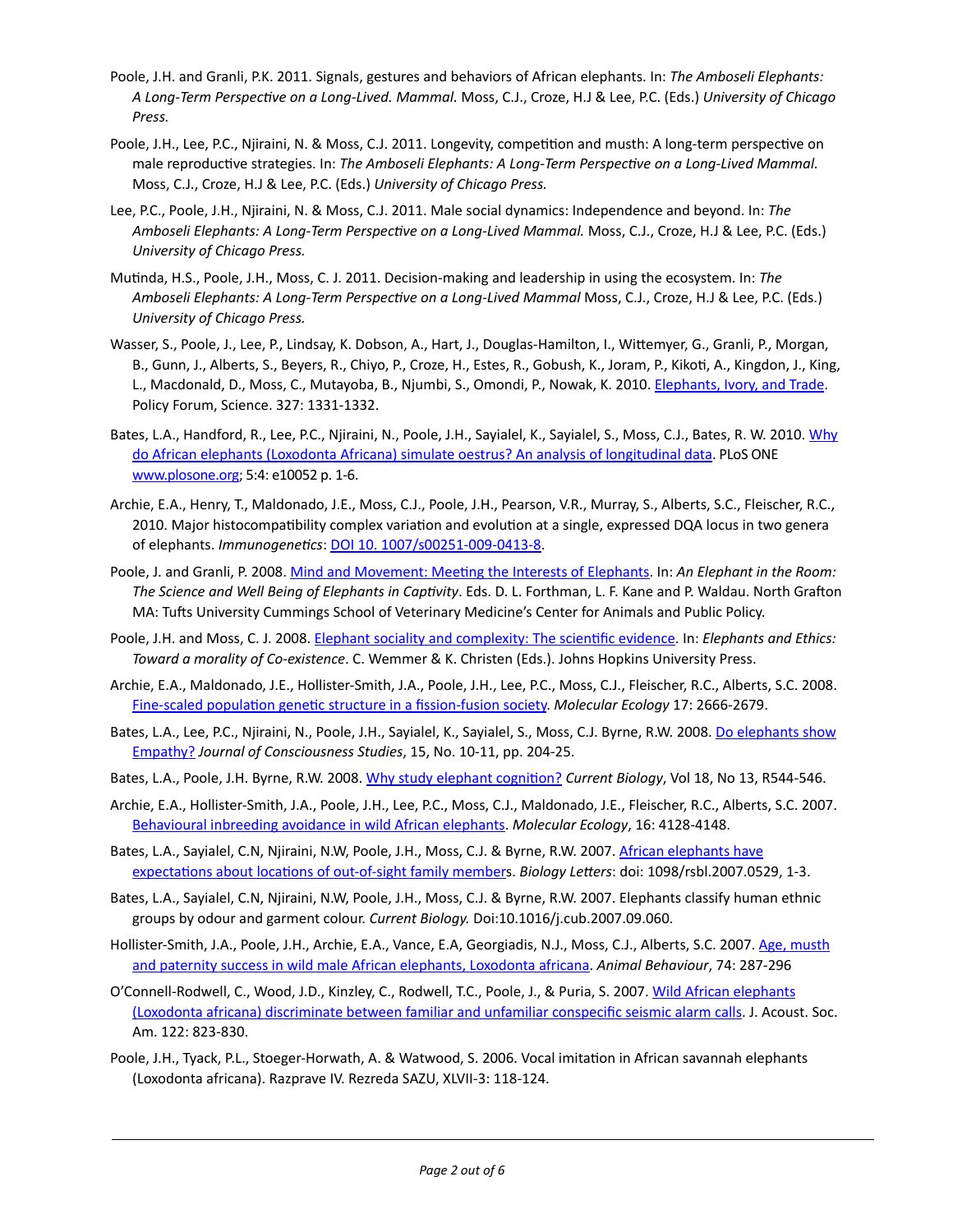- Bradshaw, I.G.A., A.N. Schore, J.L. Brown, J.H. Poole & C. J. Moss. 2005. Elephant Breakdown. Social trauma: Early trauma and social disruption can affect the physiology, behaviour and culture of animals and humans over [generations.](https://www.elephantvoices.org/multimedia-resources/document-download-center/category/69-elephantvoices-publications.html?download=59:bradshaw-et-al-2005-elephant-breakdown) Nature, 433: 807.
- Poole, J.H., P. L. Tyack, A. S. Stoeger-Horwath & S. Watwood. 2005. Elephants are capable of vocal learning. Nature, 434: 455-456.
- Slotow, R., G. van Dyke, J. Poole, B. Page & A. Klocke. 2000. Older bull elephants control young males. Nature, 408: 425-426.
- Poole, J.H. 1999. Signals and Assessment in African Elephants: Evidence from playback experiments. *Animal Behaviour*, 58:185-193.
- Payne, K. Douglas-Hamilton, I., Moss, C. & Poole, J. 1999. Alarm raised over elephant ivory trade. *Nature*, 399, 297 (27 May 1999) https://www.nature.com/articles/20526.
- Poole, J.H. 1998. An exploration of commonality between ourselves and elephants. Special Issue *Etica & Animali*. 9:85-110.
- Dobson, A. P. and J. H. Poole 1998. Conspecific aggregation and conservation biology. In: Behavioral Ecology and *Conservation Biology*. T. Caro (Ed.). Oxford, Oxford University Press: pp.193-208.
- Poole, J.H. 1994. Sex differences in the behavior of African elephants. In: The Differences Between the Sexes. R. Short & E. Balaban (Eds.). Cambridge University Press: pp. 331-346.
- Poole, J.H. and A. P. Dobson. 1992. Ivory: Why the ban must stay! *Conservation Biology* 6: 149-151.
- Dobson, A.P., G.M. Mace, J.H. Poole and R.A. Brett. 1991. Conservation biology: The ecology and genetics of endangered species. In: *Genes in Ecology*. R.J. Berry, T.J. Crawford & G.M. Hewitt (Eds.). The 33rd Symposium of the British Ecological Society. Blackwell Scientific Publications, London: pp.405-429.
- Poole, J.H. 1989. Announcing intent: the aggressive state of musth in African elephants. Anim. Behav. 37: 140-152.
- Poole, J.H. 1989. Mate guarding, reproductive success and female choice in African elephants. *Anim. Behav*. 37: 842-849.
- Poole, J.H. and C.J. Moss. 1989. Elephant mate searching: Group dynamics and vocal and olfactory communication. In: The Biology of Large African Mammals in their Environment. P.A. Jewell & G.M.O. Maloiy (Eds.). Oxford: Clarendon Press. Proceedings of *Sym. Zool. Soc. Lond*. 61:111-125.
- Poole, J.H. and J.B. Thomsen, 1989. Elephants are not beetles: implications of the ivory trade for the survival of the African elephant. Oryx 23: 188-198.
- Poole, J.H., K.B. Payne, W. Langbauer Jr, C.J. Moss. 1988. The social contexts of some very low frequency calls of African elephants. *Behav. Ecol. Sociobiol*. 22:385-392.
- Poole, J.H. 1987. Rutting behavior in African elephants: The phenomenon of musth. Behavior. 102: 283-316.
- Poole, J.H., L.H. Kasman, E.C. Ramsay, B.L. Lasley. 1984. Musth and urinary testosterone concentrations in the African elephant, Loxodonta Africana. J. Reprod. Fert. 70: 255-260.
- Moss, C.J. and Poole, J.H. 1983. Relationships and social structure in African elephants. In: Primate Social *Relationships: an Integrated Approach.* Hinde, RA (Ed.). Blackwell Scientific Publications, Oxford: pp 315-325.
- Poole, J.H. 1982. Musth and male-male competition in the African elephant. Ph.D. Thesis. University of Cambridge.
- Poole, J.H. and C.J. Moss. 1981. Musth in the African elephant, *Loxodonta africana*. Nature, 292:830-831.

*Technical Reports:*

- Poole, J., B. Okita-Ouma, P. Granli, D. Kimanzi, M. Goss, L. Tiller, S. Kiambi, and I. Douglas-Hamilton. 2016. Mara ecosystem connectivity: Information on elephant population status and movements for spatial planning and conservation in Narok County. Pages 1-28.
- Poole., J., Granli, P. 2018. Gorongosa elephant project: ElephantVoices 2017 report to the Gorongosa Restoration Project.
- Poole., J., Granli, P. 2017. Gorongosa elephant project: ElephantVoices 2016 report to the Gorongosa Restoration Project.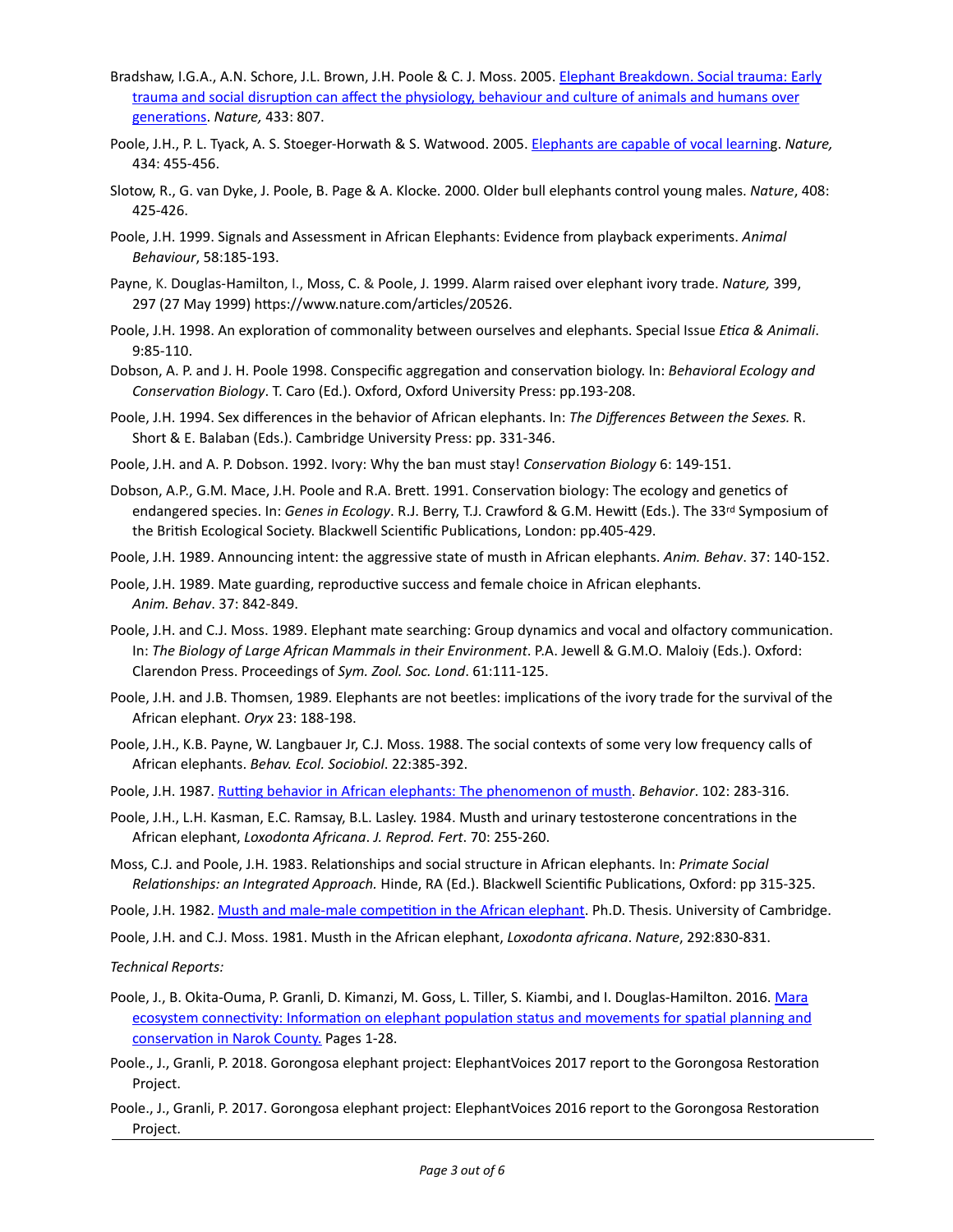- Poole., J., Granli, P. 2013. Gorongosa elephant study: ElephantVoices field trip report to the Gorongosa Restoration Project.
- Poole, J. 2012. Gorongosa elephant study: ElephantVoices field trip report to the Gorongosa Restoration Project.

Poole, J. and Granli, P. 2012-2014. Maasai Mara Elephant Partner Reports.

- Hedges, S., Beyers, R., Blake, S., Douglas-Hamilton, I., Fay, M., Greer, D., Fishlock, V., Foley, C., Grossman, F., Hart, J., Hart, T., Hicks, C., Lahm, S., Lee, P., Lindsay, K., Maisels, F., Moss, C., Nixon, S., Plumtre, A., Poole, J., Rainey, H., Redmond, I., Starkey, M., Stokes, E., Turkalo, A., Wittemyer, G. 2010. The status of African elephants (*Loxodonta africana*) in the 2008 IUCN Red List of Threatened Species: a critique. Submitted to IUCN.
- Poole, J. & M. Reuling. 1997. A survey of elephants and other wildlife of the West Kilimanjaro Basin, Tanzania. Typescript Report. 66p.
- Poole, J.H. & R.E. Leakey. 1996. Kenya. In: *Decentralization and Biodiversity Conservation.* Ernst Lutz & Julian Caldecott (Ed.). A World Bank Symposium: pp. 55-64.
- Poole, J.H. 1994. Logistical the ethical considerations in the management of elephant populations through fertility regulation. In: Proceedings, 2nd International Conference on Advances in Reproductive Research in Man and Animals. Charanjit Singh Bambra (Ed.). Institute of Primate Research, National Museums of Kenya: pp. 278-283.
- Poole, J.H. 1993. Kenya's Initiatives in Elephant Fertility Regulation and Population Control Techniques. *Pachyderm*. 16:62-65.
- Reuling, M., K. Mwathe, M Litoroh & J. Poole. 1992. A survey of Shimba Hills elephant population. Elephant Programme, Kenya Wildlife Service. Typescript. 23p.
- Poole, J.H., N Aggarwal, R Sinange, S Nganga, M Broton, I Douglas-Hamilton. 1992. The Status of Kenya's elephants, 1992. A report by the Kenya Wildlife Service and the Department of Resource Surveys and Remote Sensing. Typescript. 60p.
- Poole, J.H. 1991. Elephant Conservation Plan, Kenya. Kenya Wildlife Service, Ministry of Tourism and Wildlife, Typescript.
- Poole, J.H. 1990. Elephant Conservation in Eastern Africa: A Regional Overview. In *Regional Perspectives and Situation Regarding Elephant Conservation and the Ivory Trade*. Produced for Paris Donors Meeting. IUCN Typescript. 37p.
- Poole, J.H. 1990. Elephant Conservation and Management. Annex 7b. In The Zebra Book. Policy Framework and Five-Year Investment Programme. Kenya Wildlife Service Publication. 54p.
- Poole, J.H. 1989. The effects of poaching on the age structures and social and reproductive patterns of selected East African elephant populations. In: The Ivory Trade and the Future of the African Elephant. Volume II Technical Reports. The Ivory Trade Review Group. Prepared for the 7th CITES Conference of the Parties.
- Articles, Book Chapters (Not refereed):
- Poole, J.H. and Granli, P.K. 2005. The ethical management of elephants and the value of long-term field research. AAVS 63: 2-5
- Poole, J.H. & P.K. Granli. 2004. The visual, tactile and acoustic signals of play in African savannah elephants. In Endangered Elephants, past present & future. Jayewardene, Jayantha. (Ed.) Proceedings of the Symposium on Human Elephant Relationships and Conflicts, Sri Lanka, September 2003. Biodiversity & Elephant Conservation Trust, Colombo. Pages 44-50.
- Poole, J.H. 2000. Family reunions. In: The Smile of the Dolphin: Remarkable Accounts of Animal Emotions, Marc Bekoff (Ed.). Discovery Books, New York: pp. 22-23.
- Poole, J.H. 2000. When Bonds are broken. In: The Smile of the Dolphin: Remarkable Accounts of Animal Emotions. Marc Bekoff (Ed.). Discovery Books, New York: pp. 142-143
- Poole, J.H. 1997. A Description of African elephant vocalizations. Prepared for use by Discovery for the IMAX Elephant film. Typescript report. 65p.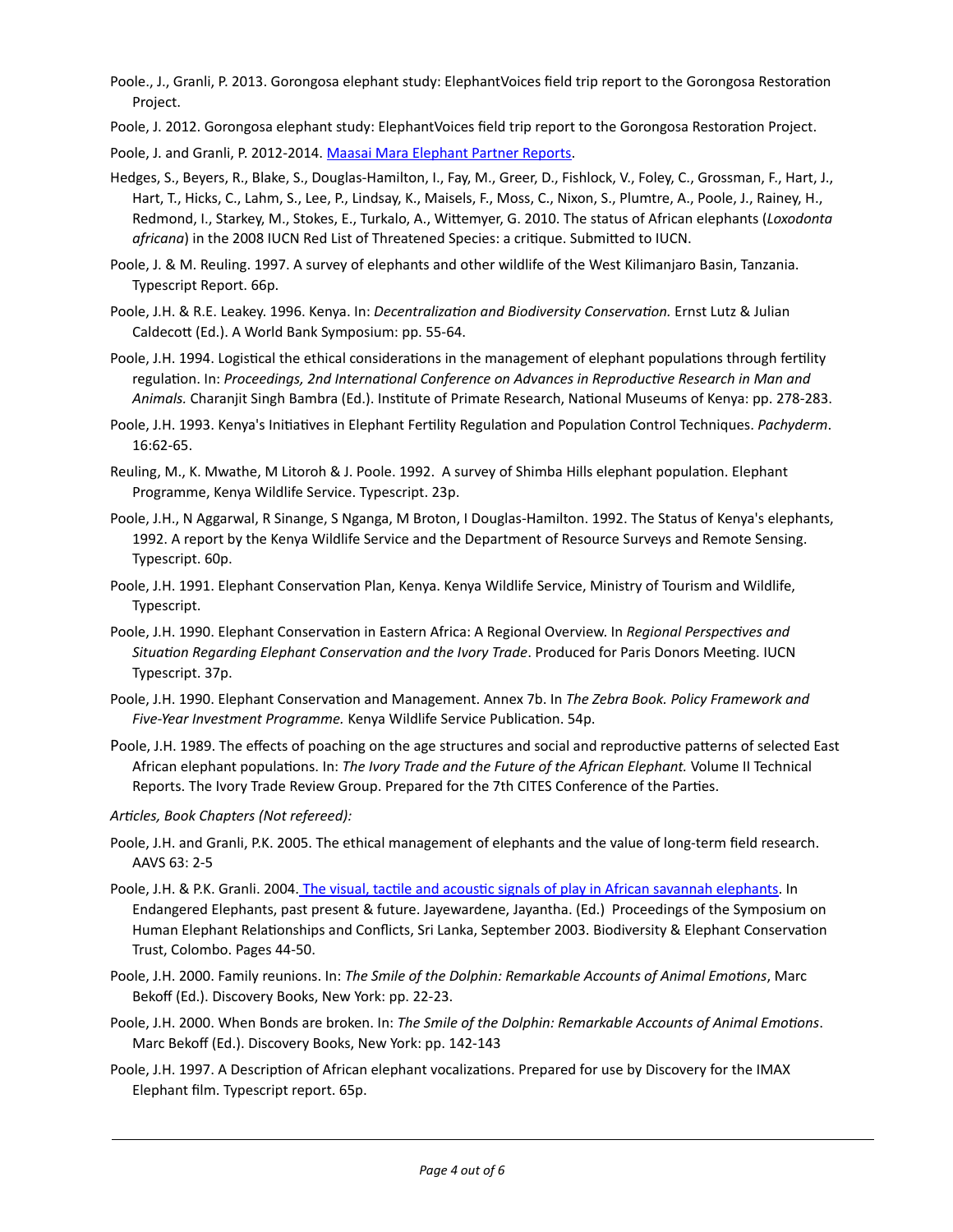- Poole, J.H. 1996. The African Elephant. In: Studying Elephants. Kadzo Kangwana (Ed.). African Wildlife Foundation Technical Handbook Series: pp.1-8.
- Poole, J.H. 1995. Conflict, compression and management: consequences for elephant behaviour [Abstract]. Excellence in wildlife stewardship through science and education. The Wildlife Society Second Annual Conference. September 12-17, 1995. Portland Oregon. Session 3 Symposium. Conservation of African and Asian elephants: wild and captive populations. p.103.
- Poole, J.H. and A. P. Dobson.1992. Exploitation and recovery of African elephant populations. *Elephant and Ivory Information Service*. African Wildlife Foundation. Special Issue 19:1-3.
- Poole, J.H. 1992. Musth in African elephants. In: Shoshani Jeheskel (Ed.). *Elephants*. London: Simon & Schuster. Pp. 87-91.
- Poole, J.H. and C.J. Moss. 1983. Musth discovered in the African elephant. African Elephant and Rhino Newsletter 1:8.

*Popular Articles:*

- Cowell, G., Poole, J., Granli, P. 2017. Nalakite: The story of a Maasai Mara Matriarch. National Geographic Society Newsroom.
- Poole, J., Granli, P. 2014. Gift to the Maasai Mara, a Male Elephant is Born. National Geographic Society Newsroom.
- Poole, J., Granli, P. 2013. Little Fellow knew nothing about CITES. National Geographic Society Newsroom.
- Poole, J. 2003. Online with a big communicator. The Taft Bulletin. Fall 2003.
- Poole, J.H. 2000. *Trees of Dream Camp Cultural uses by the Maasai*. Basecamp Explorer AS.
- Poole, J., Moss, C. & Sheldrick, D.1999. The sad plight of the Tuli elephants. The Last Word. Swara 22 (1): 32-33
- Poole, J. H. 1999b. Ella's Easter Baby. *Care for the Wild News*. 15:24-25.
- Poole, J.H. 1999. Voices of elephants. *Sotokoto* 8(2): 14-16.
- Poole, J.H. 1998. Communication and social structure of African elephants. In: *Elephants.* Care for the Wild International, UK. pp 40-52.
- Poole, J.H, 1997. Tuskless. Swara 20(3): 26.
- Poole, J.H. 1992. Kenya's elephants a very different story to tell. Swara 15(1): 29-31.
- Poole, J.H. 1988. Elephants have more to say than meets the ear. *Wildlife News*. African Wildlife Foundation.
- Poole, J.H., W. Njiraini, S. Sayialel. 1988. Elephant supersense. *Komba*. Wildlife Clubs.
- Poole, J.H. 1988. Elephant trunk calls. Swara 11(6): 28-31.
- Poole, J.H. 1987. Raging Bulls. Animal Kingdom 90 (6): 18-25.
- Poole, J.H. 1987. Elephants in musth, lust. *Natural History*. 96 (11): 46-55.
- *Books:*
- Poole, J.H. 1997. *Elephants*. Colin Baxter Photography, Grantown-on-Spey, Scotland.
- Poole, J.H. 1996. *Coming of Age with Elephants.* Hyperion Press, New York; Hodder & Stoughton, London.